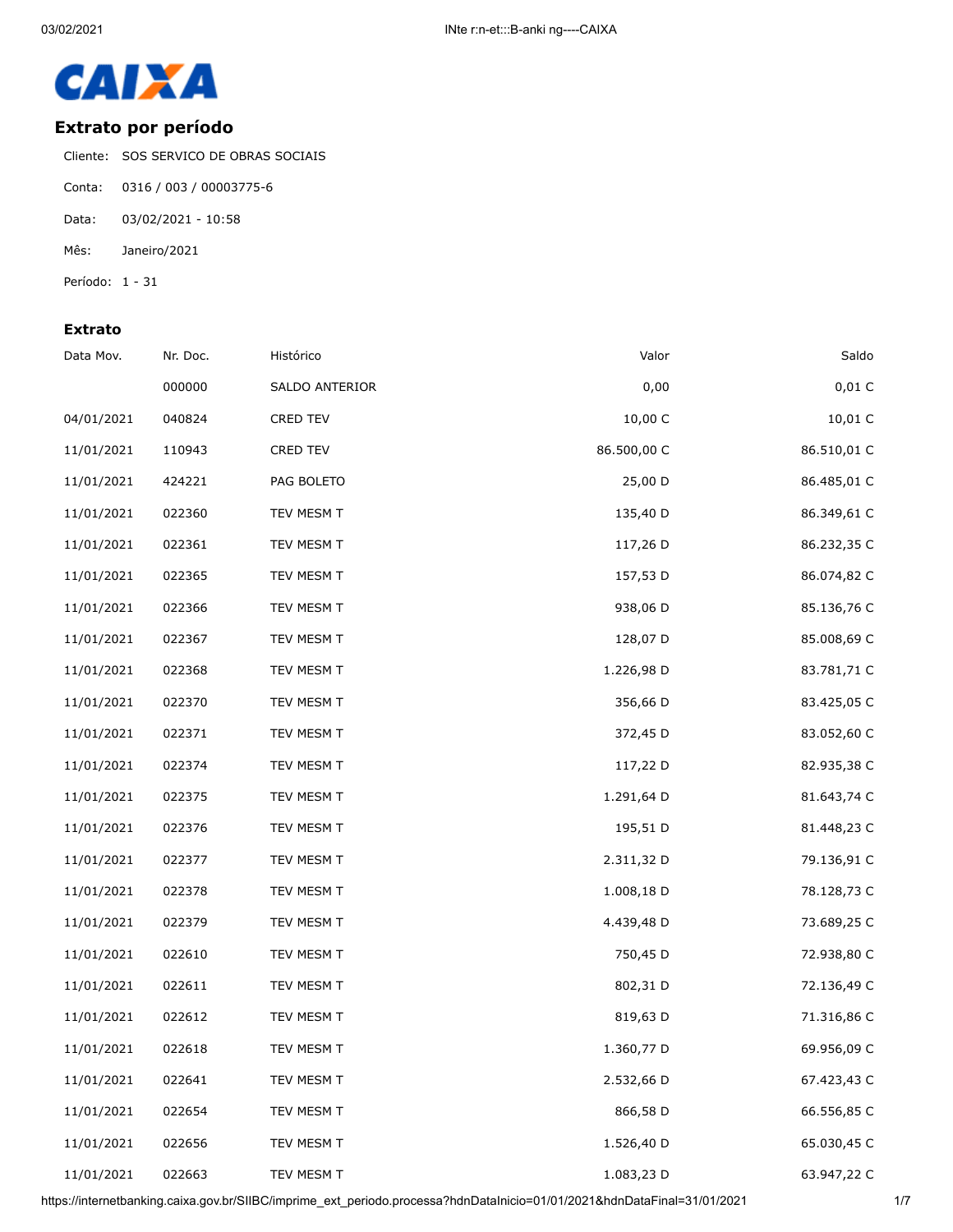03/02/2021

## INte r:n-et:::B-anki ng----CAIXA

| 11/01/2021 | 022701 | TEV MESM T | 750,20 D   | 63.197,02 C |
|------------|--------|------------|------------|-------------|
| 11/01/2021 | 022704 | TEV MESM T | 4.610,12 D | 58.586,90 C |
| 11/01/2021 | 022706 | TEV MESM T | 2.282,62 D | 56.304,28 C |
| 11/01/2021 | 025411 | TEV MESM T | 109,51 D   | 56.194,77 C |
| 11/01/2021 | 025412 | TEV MESM T | 84,99 D    | 56.109,78 C |
| 11/01/2021 | 025417 | TEV MESM T | 67,77 D    | 56.042,01 C |
| 11/01/2021 | 025418 | TEV MESM T | 112,01 D   | 55.930,00 C |
| 11/01/2021 | 025427 | TEV MESM T | 67,04 D    | 55.862,96 C |
| 11/01/2021 | 025428 | TEV MESM T | 223,94 D   | 55.639,02 C |
| 11/01/2021 | 025429 | TEV MESM T | 51,33 D    | 55.587,69 C |
| 11/01/2021 | 025430 | TEV MESM T | 15,18 D    | 55.572,51 C |
| 11/01/2021 | 025432 | TEV MESM T | 91,37 D    | 55.481,14 C |
| 11/01/2021 | 111523 | TEV MESM T | 5.000,00 D | 50.481,14 C |
| 11/01/2021 | 111523 | TEV MESM T | 1.186,79 D | 49.294,35 C |
| 11/01/2021 | 111524 | TEV MESM T | 536,00 D   | 48.758,35 C |
| 11/01/2021 | 111526 | TEV MESM T | 132,43 D   | 48.625,92 C |
| 11/01/2021 | 111608 | TEV MESM T | 536,00 D   | 48.089,92 C |
| 11/01/2021 | 000020 | MANUT CAD  | 36,50 D    | 48.053,42 C |
| 11/01/2021 | 000140 | TR TEV IBC | $1,20$ D   | 48.052,22 C |
| 11/01/2021 | 000140 | TR TEV IBC | $1,20$ D   | 48.051,02 C |
| 11/01/2021 | 000140 | TR TEV IBC | $1,20$ D   | 48.049,82 C |
| 11/01/2021 | 000140 | TR TEV IBC | 1,20 D     | 48.048,62 C |
| 11/01/2021 | 000140 | TR TEV IBC | 1,20 D     | 48.047,42 C |
| 11/01/2021 | 000140 | TR TEV IBC | 1,20 D     | 48.046,22 C |
| 11/01/2021 | 000140 | TR TEV IBC | 1,20 D     | 48.045,02 C |
| 11/01/2021 | 000140 | TR TEV IBC | 1,20 D     | 48.043,82 C |
| 11/01/2021 | 000140 | TR TEV IBC | $1,20$ D   | 48.042,62 C |
| 11/01/2021 | 000140 | TR TEV IBC | 1,20 D     | 48.041,42 C |
| 11/01/2021 | 000140 | TR TEV IBC | 1,20 D     | 48.040,22 C |
| 11/01/2021 | 000140 | TR TEV IBC | $1,20$ D   | 48.039,02 C |
| 11/01/2021 | 000140 | TR TEV IBC | 1,20 D     | 48.037,82 C |
| 11/01/2021 | 000140 | TR TEV IBC | $1,20$ D   | 48.036,62 C |
| 11/01/2021 | 000140 | TR TEV IBC | 1,20 D     | 48.035,42 C |
| 11/01/2021 | 000140 | TR TEV IBC | 1,20 D     | 48.034,22 C |
| 11/01/2021 | 000140 | TR TEV IBC | $1,20$ D   | 48.033,02 C |
| 11/01/2021 | 000140 | TR TEV IBC | 1,20 D     | 48.031,82 C |

https://internetbanking.caixa.gov.br/SIIBC/imprime\_ext\_periodo.processa?hdnDataInicio=01/01/2021&hdnDataFinal=31/01/2021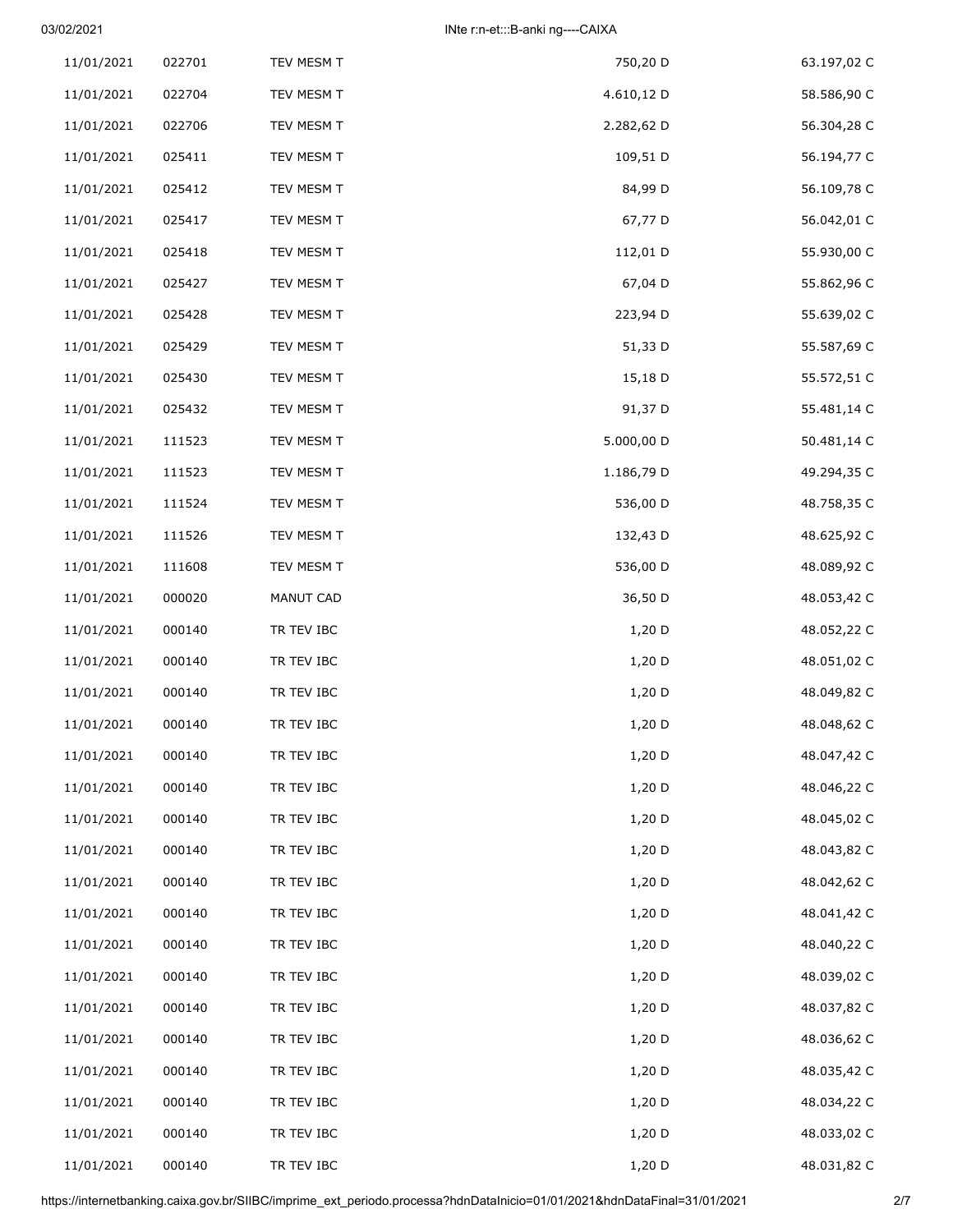| 11/01/2021 | 000140 | TR TEV IBC | 1,20 D     | 48.030,62 C |
|------------|--------|------------|------------|-------------|
| 11/01/2021 | 000140 | TR TEV IBC | 1,20 D     | 48.029,42 C |
| 11/01/2021 | 000140 | TR TEV IBC | 1,20 D     | 48.028,22 C |
| 11/01/2021 | 000140 | TR TEV IBC | 1,20 D     | 48.027,02 C |
| 11/01/2021 | 000140 | TR TEV IBC | 1,20 D     | 48.025,82 C |
| 11/01/2021 | 000140 | TR TEV IBC | 1,20 D     | 48.024,62 C |
| 11/01/2021 | 000140 | TR TEV IBC | 1,20 D     | 48.023,42 C |
| 11/01/2021 | 000140 | TR TEV IBC | 1,20 D     | 48.022,22 C |
| 11/01/2021 | 000140 | TR TEV IBC | 1,20 D     | 48.021,02 C |
| 11/01/2021 | 000140 | TR TEV IBC | 1,20 D     | 48.019,82 C |
| 11/01/2021 | 000140 | TR TEV IBC | 1,20 D     | 48.018,62 C |
| 11/01/2021 | 000140 | TR TEV IBC | $1,20$ D   | 48.017,42 C |
| 11/01/2021 | 000140 | TR TEV IBC | 1,20 D     | 48.016,22 C |
| 11/01/2021 | 000140 | TR TEV IBC | 1,20 D     | 48.015,02 C |
| 11/01/2021 | 000140 | TR TEV IBC | 1,20 D     | 48.013,82 C |
| 11/01/2021 | 000140 | TR TEV IBC | $1,20$ D   | 48.012,62 C |
| 11/01/2021 | 000140 | TR TEV IBC | 1,20 D     | 48.011,42 C |
| 11/01/2021 | 000140 | TR TEV IBC | 1,20 D     | 48.010,22 C |
| 11/01/2021 | 000140 | TR TEV IBC | $1,20$ D   | 48.009,02 C |
| 11/01/2021 | 000140 | TR TEV IBC | 1,20 D     | 48.007,82 C |
| 11/01/2021 | 000140 | TR TEV IBC | 1,20 D     | 48.006,62 C |
| 12/01/2021 | 003955 | TEV MESM T | 907,18 D   | 47.099,44 C |
| 12/01/2021 | 003956 | TEV MESM T | 2.500,39 D | 44.599,05 C |
| 12/01/2021 | 004351 | TEV MESM T | 938,06 D   | 43.660,99 C |
| 12/01/2021 | 004352 | TEV MESM T | 1.008,18 D | 42.652,81 C |
| 12/01/2021 | 004353 | TEV MESM T | 117,26 D   | 42.535,55 C |
| 12/01/2021 | 004355 | TEV MESM T | 157,53 D   | 42.378,02 C |
| 12/01/2021 | 004356 | TEV MESM T | 135,40 D   | 42.242,62 C |
| 12/01/2021 | 121111 | ENVIO TEV  | 1.400,00 D | 40.842,62 C |
| 12/01/2021 | 000140 | TR TEV IBC | $1,20$ D   | 40.841,42 C |
| 12/01/2021 | 000140 | TR TEV IBC | 1,20 D     | 40.840,22 C |
| 12/01/2021 | 000140 | TR TEV IBC | $1,20$ D   | 40.839,02 C |
| 12/01/2021 | 000140 | TR TEV IBC | 1,20 D     | 40.837,82 C |
| 12/01/2021 | 000140 | TR TEV IBC | 1,20 D     | 40.836,62 C |
| 12/01/2021 | 000140 | TR TEV IBC | 1,20 D     | 40.835,42 C |
| 12/01/2021 | 000140 | TR TEV IBC | 1,20 D     | 40.834,22 C |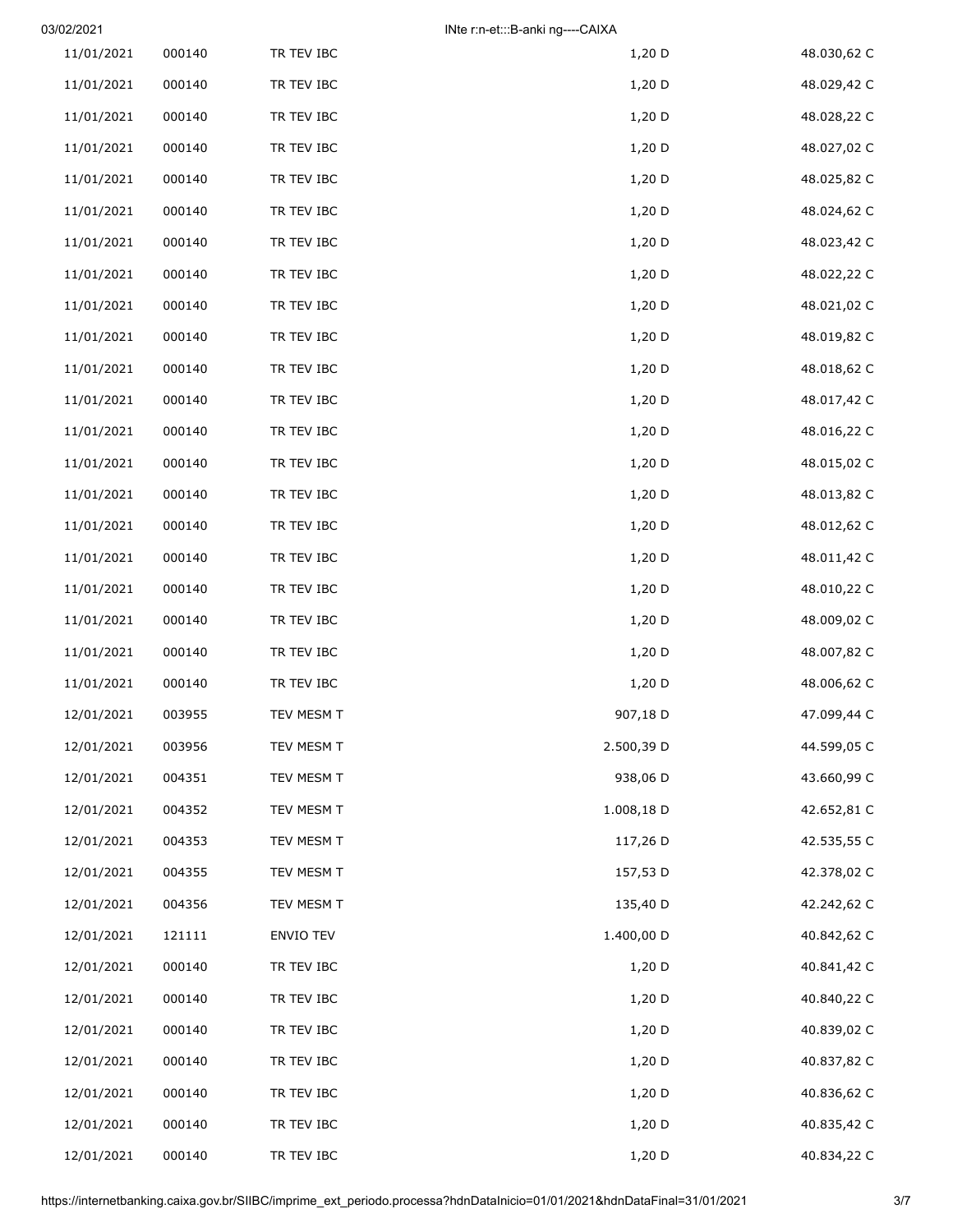| 03/02/2021 |        |                  | INte r:n-et:::B-anki ng----CAIXA |             |
|------------|--------|------------------|----------------------------------|-------------|
| 12/01/2021 | 000140 | TR TEV IBC       | 1,20 D                           | 40.833,02 C |
| 13/01/2021 | 484276 | PAG BOLETO       | 824,60 D                         | 40.008,42 C |
| 13/01/2021 | 008199 | TEV MESM T       | 117,26 D                         | 39.891,16 C |
| 13/01/2021 | 008200 | TEV MESM T       | 135,40 D                         | 39.755,76 C |
| 13/01/2021 | 131427 | ENVIO TEV        | 6.500,00 D                       | 33.255,76 C |
| 13/01/2021 | 131431 | TEV MESM T       | 3.456,60 D                       | 29.799,16 C |
| 13/01/2021 | 000140 | TR TEV IBC       | $1,20$ D                         | 29.797,96 C |
| 13/01/2021 | 000140 | TR TEV IBC       | 1,20 D                           | 29.796,76 C |
| 13/01/2021 | 000140 | TR TEV IBC       | $1,20$ D                         | 29.795,56 C |
| 13/01/2021 | 000140 | TR TEV IBC       | 1,20 D                           | 29.794,36 C |
| 14/01/2021 | 141036 | TEV MESM T       | 117,26 D                         | 29.677,10 C |
| 14/01/2021 | 000140 | TR TEV IBC       | 1,20 D                           | 29.675,90 C |
| 15/01/2021 | 078883 | PAG BOLETO       | 367,48 D                         | 29.308,42 C |
| 15/01/2021 | 150843 | TEV MESM T       | 15.205,64 D                      | 14.102,78 C |
| 15/01/2021 | 150846 | ENVIO TEV        | 380,00 D                         | 13.722,78 C |
| 15/01/2021 | 000140 | TR TEV IBC       | 1,20 D                           | 13.721,58 C |
| 15/01/2021 | 000140 | TR TEV IBC       | 1,20 D                           | 13.720,38 C |
| 18/01/2021 | 399801 | PAG BOLETO       | 581,21 D                         | 13.139,17 C |
| 18/01/2021 | 007426 | TEV MESM T       | 360,00 D                         | 12.779,17 C |
| 18/01/2021 | 007427 | TEV MESM T       | 3.570,00 D                       | 9.209,17 C  |
| 18/01/2021 | 181127 | TEV MESM T       | 94,60 D                          | 9.114,57 C  |
| 18/01/2021 | 181410 | <b>ENVIO TEV</b> | 26,45 D                          | 9.088,12 C  |
| 18/01/2021 | 000140 | TR TEV IBC       | 1,20 D                           | 9.086,92 C  |
| 18/01/2021 | 000140 | TR TEV IBC       | 1,20 D                           | 9.085,72 C  |
| 18/01/2021 | 000140 | TR TEV IBC       | 1,20 D                           | 9.084,52 C  |
| 18/01/2021 | 000140 | TR TEV IBC       | $1,20$ D                         | 9.083,32 C  |
| 19/01/2021 | 078349 | PAG BOLETO       | 123,00 D                         | 8.960,32 C  |
| 20/01/2021 | 010552 | TEV MESM T       | 137,79 D                         | 8.822,53 C  |
| 20/01/2021 | 010556 | TEV MESM T       | 109,35 D                         | 8.713,18 C  |
| 20/01/2021 | 010557 | TEV MESM T       | 54,46 D                          | 8.658,72 C  |
| 20/01/2021 | 010558 | TEV MESM T       | 51,00 D                          | 8.607,72 C  |
| 20/01/2021 | 010560 | TEV MESM T       | 119,38 D                         | 8.488,34 C  |
| 20/01/2021 | 010567 | TEV MESM T       | 67,85 D                          | 8.420,49 C  |
| 20/01/2021 | 010570 | TEV MESM T       | 73,28 D                          | 8.347,21 C  |
| 20/01/2021 | 010572 | TEV MESM T       | 80,00 D                          | 8.267,21 C  |
| 20/01/2021 | 010573 | TEV MESM T       | 236,82 D                         | 8.030,39 C  |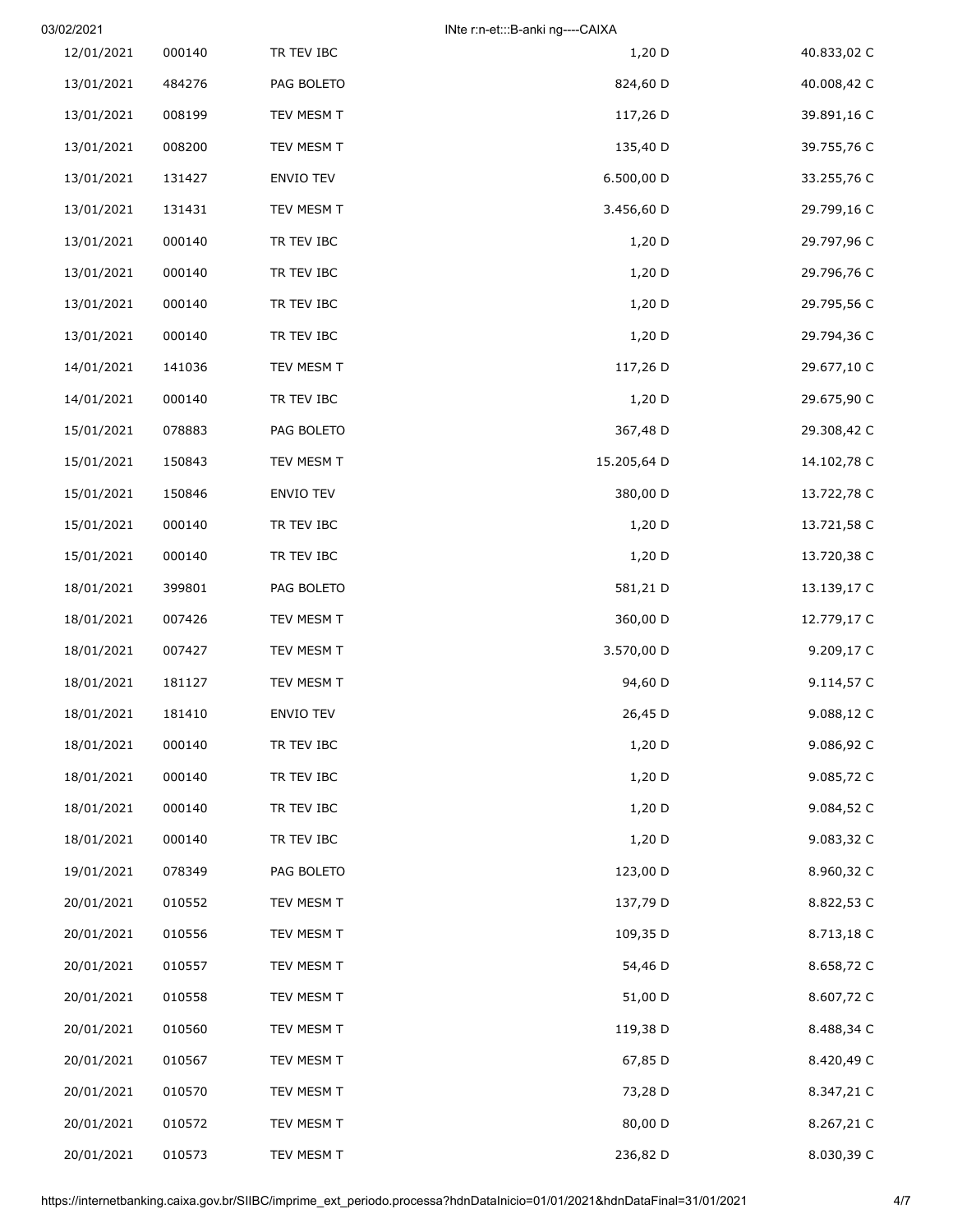| 03/02/2021 |        |                | INte r:n-et:::B-anki ng----CAIXA |             |
|------------|--------|----------------|----------------------------------|-------------|
| 20/01/2021 | 000140 | TR TEV IBC     | 1,20 D                           | 8.029,19 C  |
| 20/01/2021 | 000140 | TR TEV IBC     | 1,20 D                           | 8.027,99 C  |
| 20/01/2021 | 000140 | TR TEV IBC     | 1,20 D                           | 8.026,79 C  |
| 20/01/2021 | 000140 | TR TEV IBC     | 1,20 D                           | 8.025,59 C  |
| 20/01/2021 | 000140 | TR TEV IBC     | 1,20 D                           | 8.024,39 C  |
| 20/01/2021 | 000140 | TR TEV IBC     | $1,20$ D                         | 8.023,19 C  |
| 20/01/2021 | 000140 | TR TEV IBC     | 1,20 D                           | 8.021,99 C  |
| 20/01/2021 | 000140 | TR TEV IBC     | $1,20$ D                         | 8.020,79 C  |
| 20/01/2021 | 000140 | TR TEV IBC     | $1,20$ D                         | 8.019,59 C  |
| 21/01/2021 | 009412 | TEV MESM T     | 500,00 D                         | 7.519,59 C  |
| 21/01/2021 | 009413 | TEV MESM T     | 300,00 D                         | 7.219,59 C  |
| 21/01/2021 | 211420 | ENVIO TEV      | 1.400,00 D                       | 5.819,59 C  |
| 21/01/2021 | 211442 | TEV MESM T     | 320,00 D                         | 5.499,59 C  |
| 21/01/2021 | 000140 | TR TEV IBC     | $1,20$ D                         | 5.498,39 C  |
| 21/01/2021 | 000140 | TR TEV IBC     | $1,20$ D                         | 5.497,19 C  |
| 21/01/2021 | 000140 | TR TEV IBC     | $1,20$ D                         | 5.495,99 C  |
| 21/01/2021 | 000140 | TR TEV IBC     | $1,20$ D                         | 5.494,79 C  |
| 22/01/2021 | 032069 | PAG BOLETO     | 646,70 D                         | 4.848,09 C  |
| 22/01/2021 | 221409 | ENVIO TEV      | 123,20 D                         | 4.724,89 C  |
| 22/01/2021 | 221538 | ENVIO TEV      | 145,59 D                         | 4.579,30 C  |
| 22/01/2021 | 000140 | TR TEV IBC     | $1,20$ D                         | 4.578,10 C  |
| 22/01/2021 | 000140 | TR TEV IBC     | $1,20$ D                         | 4.576,90 C  |
| 25/01/2021 | 516094 | APLICACAO      | 4.576,90 D                       | 0,00 C      |
| 29/01/2021 | 231099 | <b>RESGATE</b> | 4.576,92 C                       | 4.576,92 C  |
| 29/01/2021 | 000341 | CRED TED       | 90.254,10 C                      | 94.831,02 C |
| 29/01/2021 | 126832 | PAG BOLETO     | 258,15 D                         | 94.572,87 C |
| 29/01/2021 | 004415 | TEV MESM T     | 1.801,30 D                       | 92.771,57 C |
| 29/01/2021 | 004419 | TEV MESM T     | 2.329,21 D                       | 90.442,36 C |
| 29/01/2021 | 004425 | TEV MESM T     | 993,97 D                         | 89.448,39 C |
| 29/01/2021 | 004427 | TEV MESM T     | 2.096,27 D                       | 87.352,12 C |
| 29/01/2021 | 004433 | TEV MESM T     | 2.528,86 D                       | 84.823,26 C |
| 29/01/2021 | 004434 | TEV MESM T     | 2.316,48 D                       | 82.506,78 C |
| 29/01/2021 | 004435 | TEV MESM T     | 1.981,38 D                       | 80.525,40 C |
| 29/01/2021 | 004437 | TEV MESM T     | 2.339,21 D                       | 78.186,19 C |
| 29/01/2021 | 004442 | TEV MESM T     | 3.162,50 D                       | 75.023,69 C |
| 29/01/2021 | 004443 | TEV MESM T     | 2.377,14 D                       | 72.646,55 C |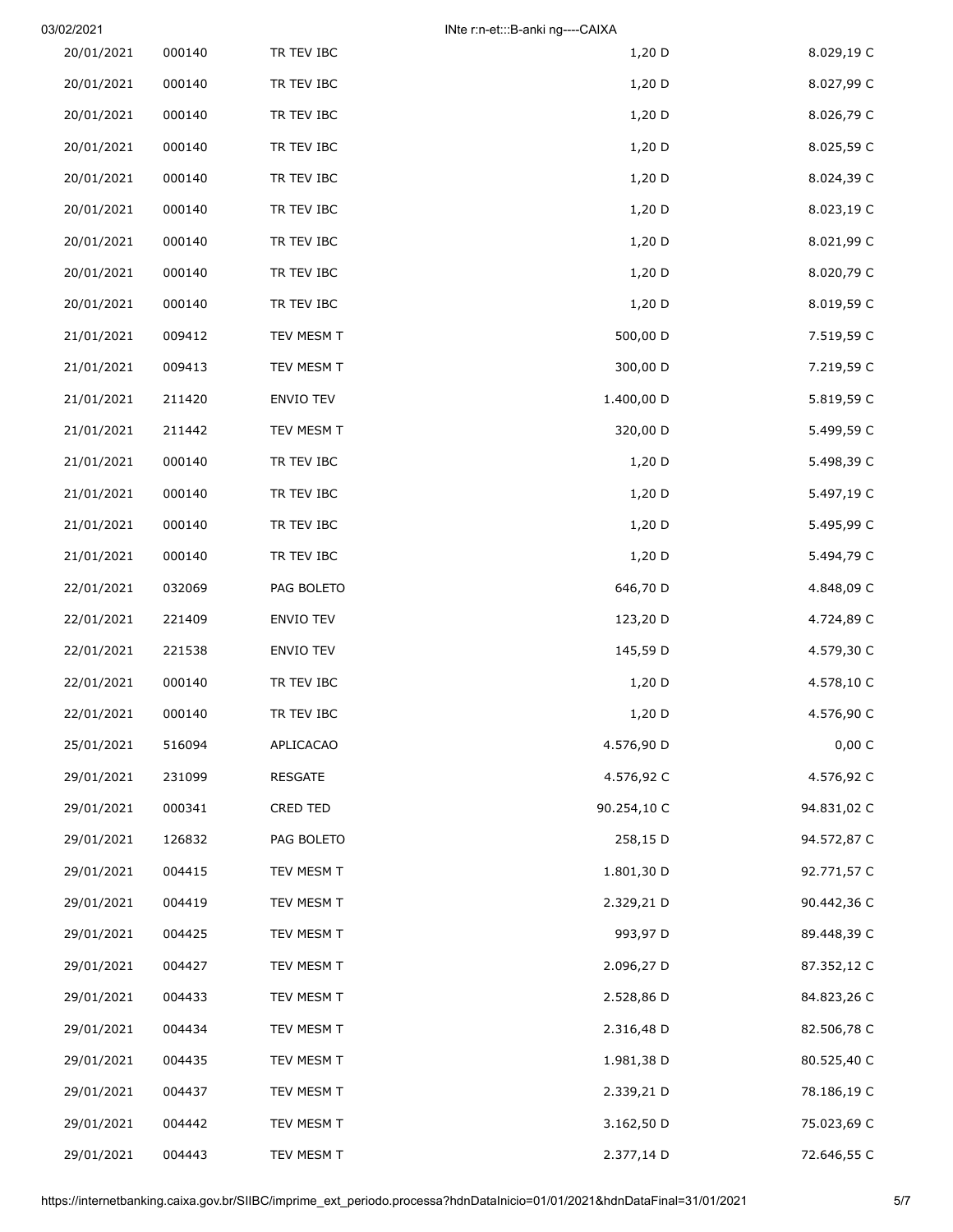| 03/02/2021 |        |            | INte r:n-et:::B-anki ng----CAIXA |             |
|------------|--------|------------|----------------------------------|-------------|
| 29/01/2021 | 004444 | TEV MESM T | 1.996,40 D                       | 70.650,15 C |
| 29/01/2021 | 004445 | TEV MESM T | 2.020,18 D                       | 68.629,97 C |
| 29/01/2021 | 004446 | TEV MESM T | 1.677,68 D                       | 66.952,29 C |
| 29/01/2021 | 004447 | TEV MESM T | 1.471,38 D                       | 65.480,91 C |
| 29/01/2021 | 004448 | TEV MESM T | 1.120,97 D                       | 64.359,94 C |
| 29/01/2021 | 004451 | TEV MESM T | 4.077,00 D                       | 60.282,94 C |
| 29/01/2021 | 004455 | TEV MESM T | 1.234,75 D                       | 59.048,19 C |
| 29/01/2021 | 004456 | TEV MESM T | 949,57 D                         | 58.098,62 C |
| 29/01/2021 | 004457 | TEV MESM T | 1.115,89 D                       | 56.982,73 C |
| 29/01/2021 | 004458 | TEV MESM T | 1.262,66 D                       | 55.720,07 C |
| 29/01/2021 | 004459 | TEV MESM T | 1.549,58 D                       | 54.170,49 C |
| 29/01/2021 | 004460 | TEV MESM T | 2.567,95 D                       | 51.602,54 C |
| 29/01/2021 | 000000 | MANUT CTA  | 49,00 D                          | 51.553,54 C |
| 29/01/2021 | 000140 | TR TEV IBC | 1,20 D                           | 51.552,34 C |
| 29/01/2021 | 000140 | TR TEV IBC | $1,20$ D                         | 51.551,14 C |
| 29/01/2021 | 000140 | TR TEV IBC | $1,20$ D                         | 51.549,94 C |
| 29/01/2021 | 000140 | TR TEV IBC | 1,20 D                           | 51.548,74 C |
| 29/01/2021 | 000140 | TR TEV IBC | $1,20$ D                         | 51.547,54 C |
| 29/01/2021 | 000140 | TR TEV IBC | $1,20$ D                         | 51.546,34 C |
| 29/01/2021 | 000140 | TR TEV IBC | $1,20$ D                         | 51.545,14 C |
| 29/01/2021 | 000140 | TR TEV IBC | $1,20$ D                         | 51.543,94 C |
| 29/01/2021 | 000140 | TR TEV IBC | 1,20 D                           | 51.542,74 C |
| 29/01/2021 | 000140 | TR TEV IBC | $1,20$ D                         | 51.541,54 C |
| 29/01/2021 | 000140 | TR TEV IBC | $1,20$ D                         | 51.540,34 C |
| 29/01/2021 | 000140 | TR TEV IBC | 1,20 D                           | 51.539,14 C |
| 29/01/2021 | 000140 | TR TEV IBC | $1,20$ D                         | 51.537,94 C |
| 29/01/2021 | 000140 | TR TEV IBC | $1,20$ D                         | 51.536,74 C |
| 29/01/2021 | 000140 | TR TEV IBC | $1,20$ D                         | 51.535,54 C |
| 29/01/2021 | 000140 | TR TEV IBC | $1,20$ D                         | 51.534,34 C |
| 29/01/2021 | 000140 | TR TEV IBC | 1,20 D                           | 51.533,14 C |
| 29/01/2021 | 000140 | TR TEV IBC | $1,20$ D                         | 51.531,94 C |
| 29/01/2021 | 000140 | TR TEV IBC | $1,20$ D                         | 51.530,74 C |
| 29/01/2021 | 000140 | TR TEV IBC | $1,20$ D                         | 51.529,54 C |
| 29/01/2021 | 000140 | TR TEV IBC | $1,20$ D                         | 51.528,34 C |
| 29/01/2021 | 000140 | TR TEV IBC | 1,20 D                           | 51.527,14 C |

SAC CAIXA: 0800 726 0101<br>Pessoas com deficiência auditiva: 0800 726 2492